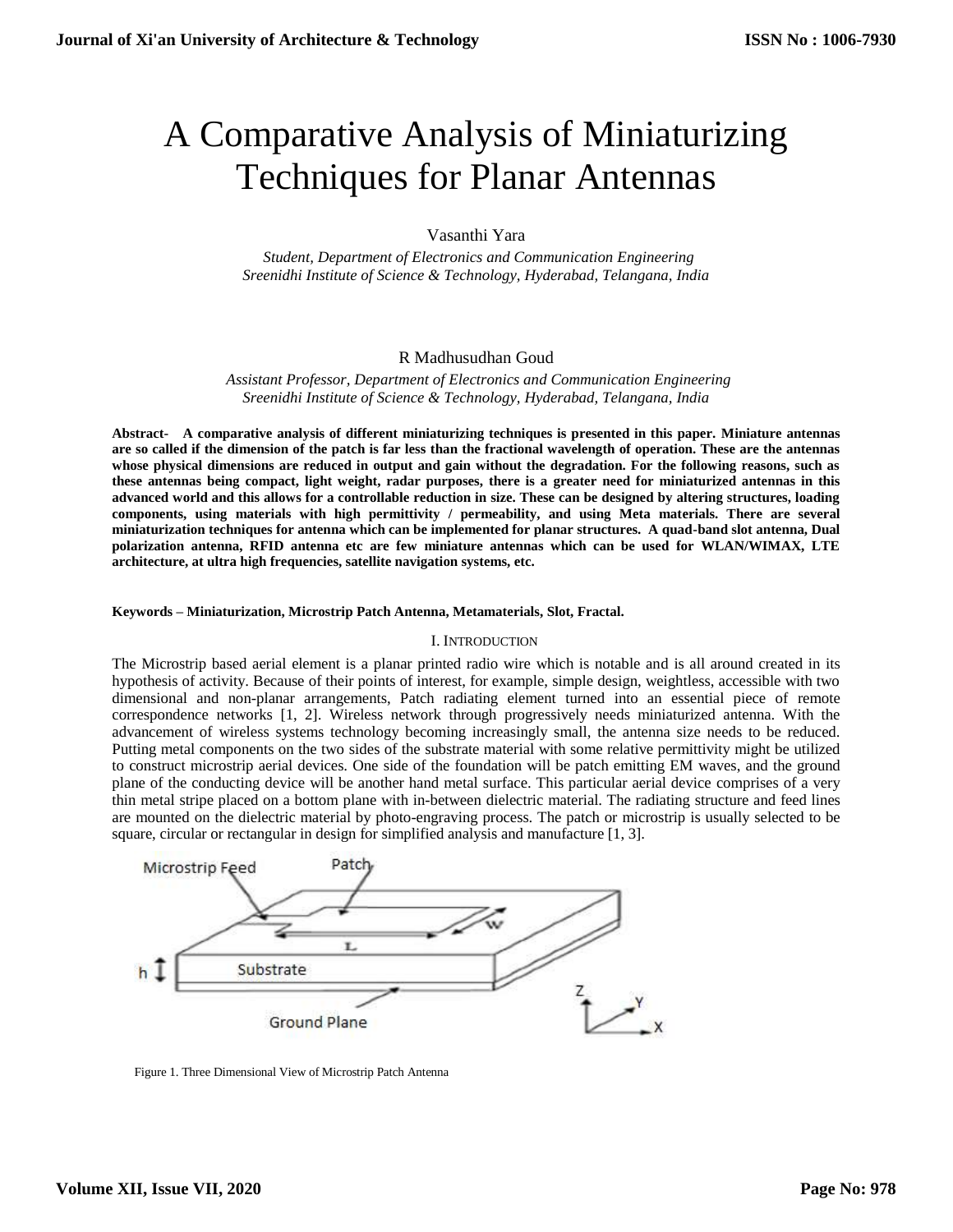The pattern of radiation from the microstrip patch antenna is wide. It has low power radiation and narrow bandwidth frequencies. It has less directionality. An array can be built using these patch antennas to provide a greater directivity [1, 4]. A metal patch that is suspended over a ground plane. This assembly included in a plastic substratum which protects the structure against damage. Easy to produce, simple to customize. Support linear as well as circular polarization. Micro strip patch antenna (MPA) size is inversely proportional to its frequency. Input impedance of MPA can be adjusted by probe connection. The different ways of feeding planar element are classified into contacting feeds, non contacting feeds. Contacting feeds uses connection element such as microstrip line or coaxial line and RF power is directly fed to the radiating area. Inset feed, co-axial feed and quarter wave feed comes under this category. Non contacting feeding techniques uses EM radiations to couple power to the radiating patch and the methods are Couple feed and Aperture feed. One of the main issues in usage of these radiating elements in size limited platforms is area occupied by the conducting element of the patch. This drawback can be overcome by applying proper miniaturization techniques by retaining its original radiation characteristics [1,5].

## II. MINIATURIZATION

Wireless systems are present everywhere as we live in the advanced world and use of wireless systems is also increasing rapidly. Such systems include AM and FM radios, Global Positioning Systems (GPS), RFID, etc. performance of these devices are determined by the antenna characteristics used. For half a century, the ability to shrink antenna's physical dimensions without major output loss has been of considerable interest. This method of minimizing its size is called miniaturization. A traditional antenna has working frequency dimensions of half wavelength. But, this scale has been decreased in miniaturized antennas. Miniaturization of the antenna can be done with structural modifications and loading of the lumped component using materials and Meta materials of high permittivity or permeability [6].

Metallic structure miniaturization has made a state of difficulty that needs to be resolved for sophisticated fabricating companies. The upcoming and innovative areas of technology need to work upon the small areas to be implemented to meet the increasing requirements in various highly developing areas such as automotive , aerospace, electronics , medical devices, and optics. This exciting and highly awaited complexity area attracts today's innovators to propose appropriate and correct methods in the manufacture of very small and nano features to keep up with the increasing industry developments and commercial applications. In present scenario, there is a huge requirement from populations which made the researchers to incorporate tiny parts into different types of commercial goods. There different methods for miniaturization of planar radiating elements. Some of the most efficient techniques which can be implemented without changing the directional characteristics are usage of high permittivity components, fractal methods, shorting ground and radiating conductors [3, 6]

## *21.. Usage of high permitivity components –*

Permitivity plays a vital role in the design of planar structures. A substance's permittivity is the substance's ability to store energy in an electric field. Using high dielectric constant (єr) material is the easiest way to cut down the area occupied by the radiating structure. Dimensions of the aerial device, such as length and width, are inversely related to the material's dielectric constant. And if we use materials with high permittivity we may reduce the antenna dimensions. By using higher dielectric constant materials, surface wave propagation will increase inside the substratum, resulting in lower radiation efficiency due to increased losses, and also decreasing bandwidth. Size reduction in the ground plane results poor polarization as well as changes the performance characteristics of patch antenna. Size reduction was achieved by 50 % with respect to conventional antenna for FR4 substrate. Impedance bandwidth of 1.1% achieved at 1573 MHz frequency. Magneto-dielectric substrate was also used for miniaturization of micro strip patch antenna. By using this method 65% size reduction was achieved at 2.45 GHz with respect to conventional antenna [6, 7].

## *2.2. Sierpinski Carpet Fractal Method –*

The fractals usually have the property of filling space. This attribute of the geometrical arrangement allows the electrical range, where it is applied to minimize the antenna conducting area, to increase effectively [8]. The physical dimension of the radiating aerial device was reduced by using Sierpenski carpet fractal approach with different iterations. In this method initially the metal surface was separated into nine geometrically similar structures and central structure was replaced. As we know that electric field distribution is maximum at the edges and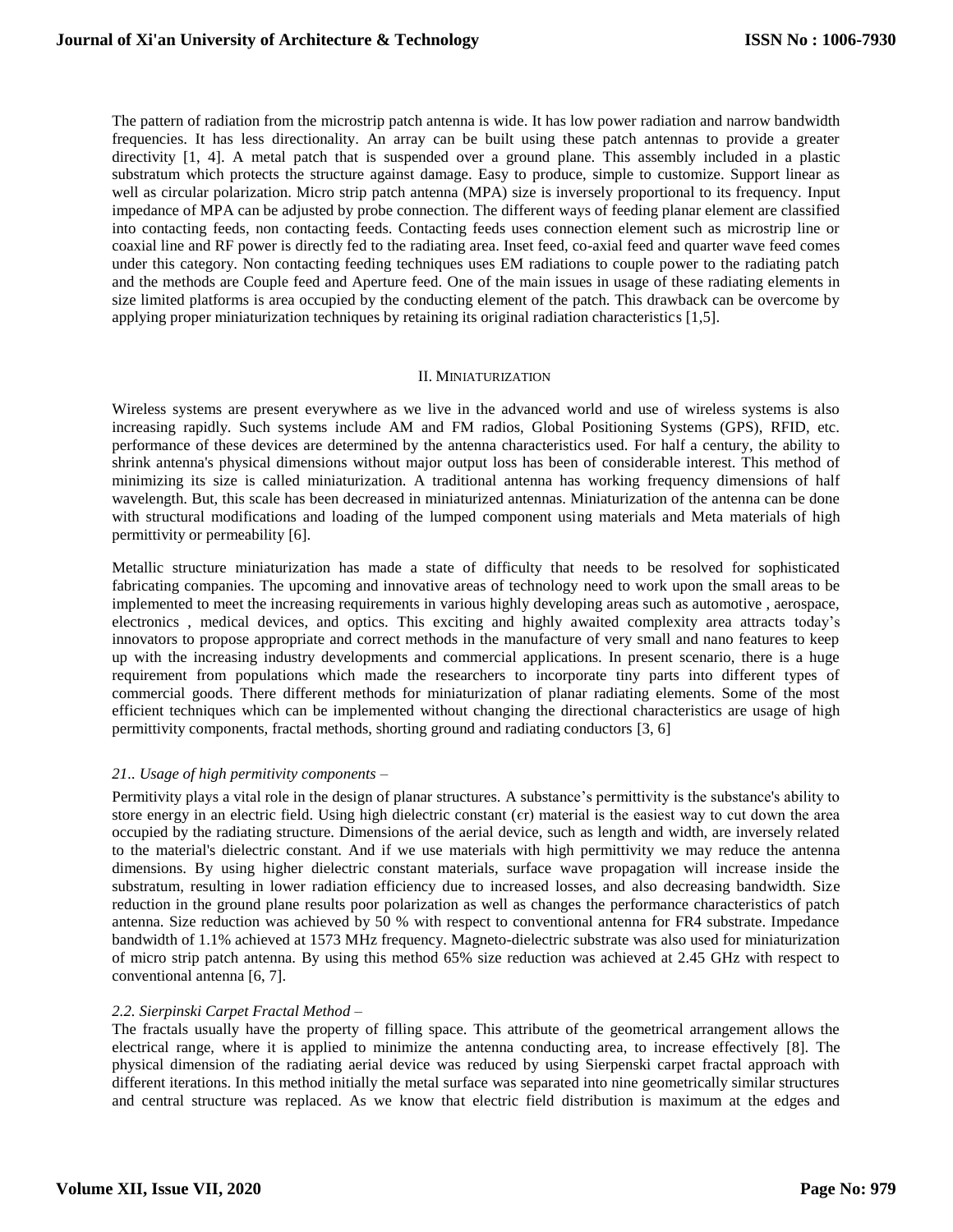minimum (nearly equal to 0) at the center of the rectangular patch antenna, even though if we remove the center part antenna performance is not affected [9]. The remaining eight rectangles in the further iterations were repeated in similar way where it is further fractioned into another nine similar rectangular structures, and central rectangular structures were repeated the same dispatched from these rectangular structures. The same procedure is followed for other iterations. By using this method 32 % size reduction was achieved at 2nd iteration. The section which comprises of exciting feed was not disturbed by the Sierpinski carpet geometrical pattern to acquire a proper exciting input impedance matching.

The formulae for the iterations are

 Nn=8^n  $Ln=(1/3)^n$  $An=(8/9)^n$ 

Where n is the number of iterations, Nn is the count of rectangular structures emanating the em waves from the conducting element, Ln is the longest physical dimensional ratio which is the ratio for geometrical arranged pattern [10, 11].

#### *2.3. Usage of shorting pins between radiating element and the ground conducting layer –*

The aerial device area minimization can be accomplished using the shorting pins among the top conducting element and bottom conducting plane. It makes antennas electrically small. E-field distribution for a half wavelength rectangular patch antenna is maximum at the radiating edges and zero at the middle. So we can subtract half of that distribution and also can get the same Q performance at the same resonant frequency that is called quarter wavelength antenna. Higher size reduction was achieved by adapting shorting pins between top and bottom conducting plane but directivity was reduced. Therefore antenna gain was reduced as well. By using this technique the size reduction with the conventional antenna was achieved by factor 3 [12, 13].



Figure 2. Microstrip radiating patch with shorting pins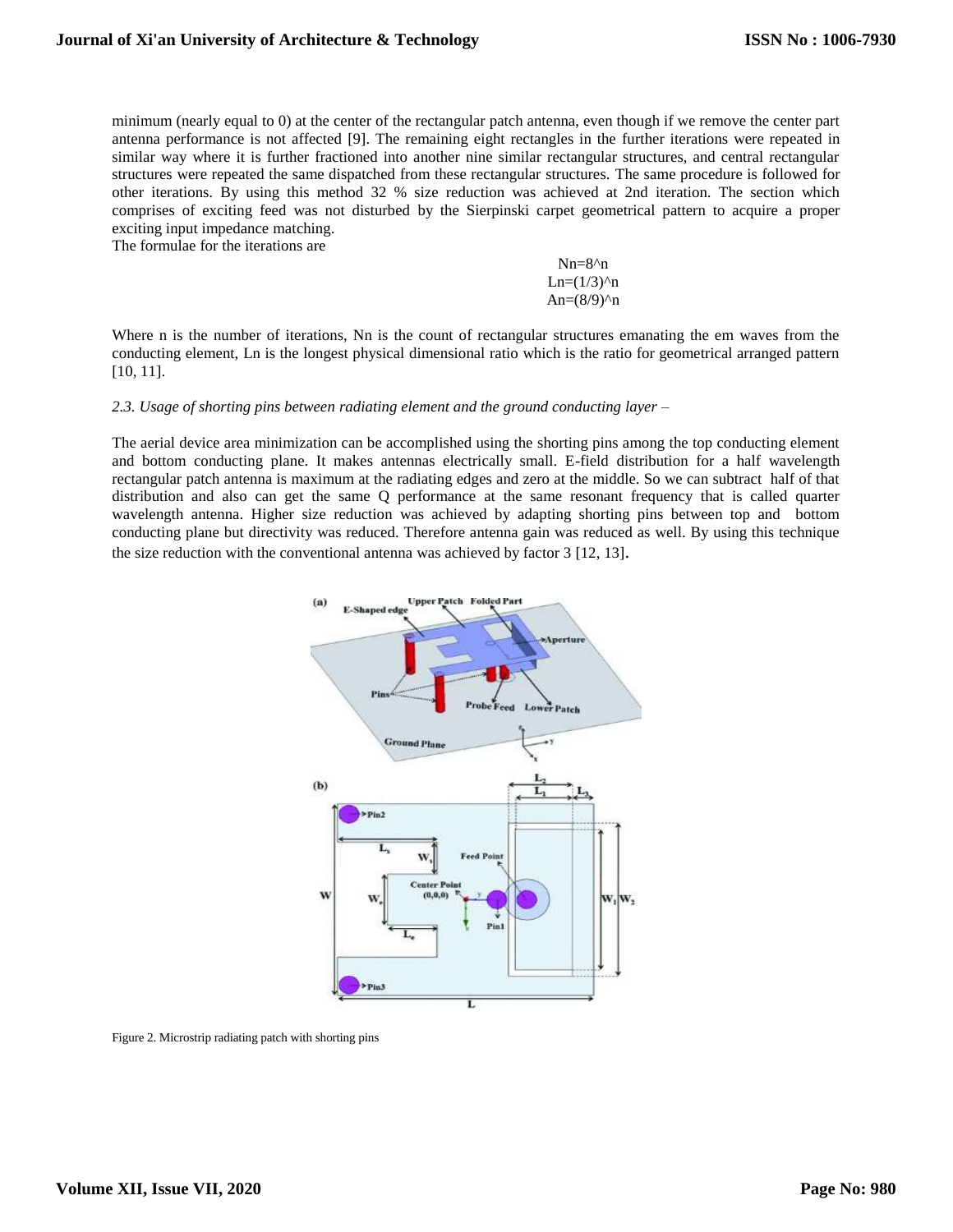*2.4. Placing slots on the top conducting layer of the patch –*

A technique commonly used to miniaturize the microstrip patch antenna is to introduce the slots on the patch or to change the patch shapes. By using this technique electrical paths for current increases and this can be done in highperformance computing method using genetic algorithm. In this method, various slots of the different lengths were introduced on the patch of antenna [14].

Also U and L shaped slots were introduced on the ground plane. Here patch and ground plane were shortened by shorting pin, resulting in increased length of electrical path for current flow. Using this technique, the size reduction was achieved up to 86 per cent. Through this, antenna was operated on several frequency bands.

Another method of using slots, where they use irregular shapes and size of the slots on the patch of the micro strip patch antenna using genetic algorithm [15].

Miniaturization using this method suffers from ohmic losses, resulting in reduced antenna gain and micro strip patch antenna radiation efficiency. Artificially engineered conductors were used to solve this problem. Separately laminated varying layers here. Artificially engineered conductor had the same thickness as conventional conductor [16, 17].



Figure 3. Microstrip patch with slots on the top layer

## *2.5. Comparison*

The use of high permitivity materials has an advantage of high size reduction. The percentage of area reduction is less than 50 percent. But the drawback with this approach is limited operational bandwidth and also the cost of implementation is very high. With the use of fractal approach , the antenna perforamance like radiation characteristics is not changed. The impedance and pattern characteristics of the antenna will remain same. The drawback of this approach is the number of iterations to be performed to obtain the required radiation characteristics is highly complex. On the other hand higher size reduction with reduced cost is obtained with shorting pins between the top conducting layer and the bottom conducting plane is highly advantageous but there is no standard procedure for the same. By placing slots on top layer of the patch, the bandwidth of the patch can be increased , but polarization of the antenna is very poor and the design complexity is very high.

### IV.CONCLUSION

This paper briefly provides the basic knowledge on the fundamental design of the Microstrip radiating device and its miniaturization techniques. Some of the methods provided greater miniaturization, while the other methods provided moderate miniaturization with antenna performance and radiation efficiency. Some methods can be applied very easily where some are very complex miniaturization methods. We may go for that particular miniaturization technique and design the antenna based on our requirement.